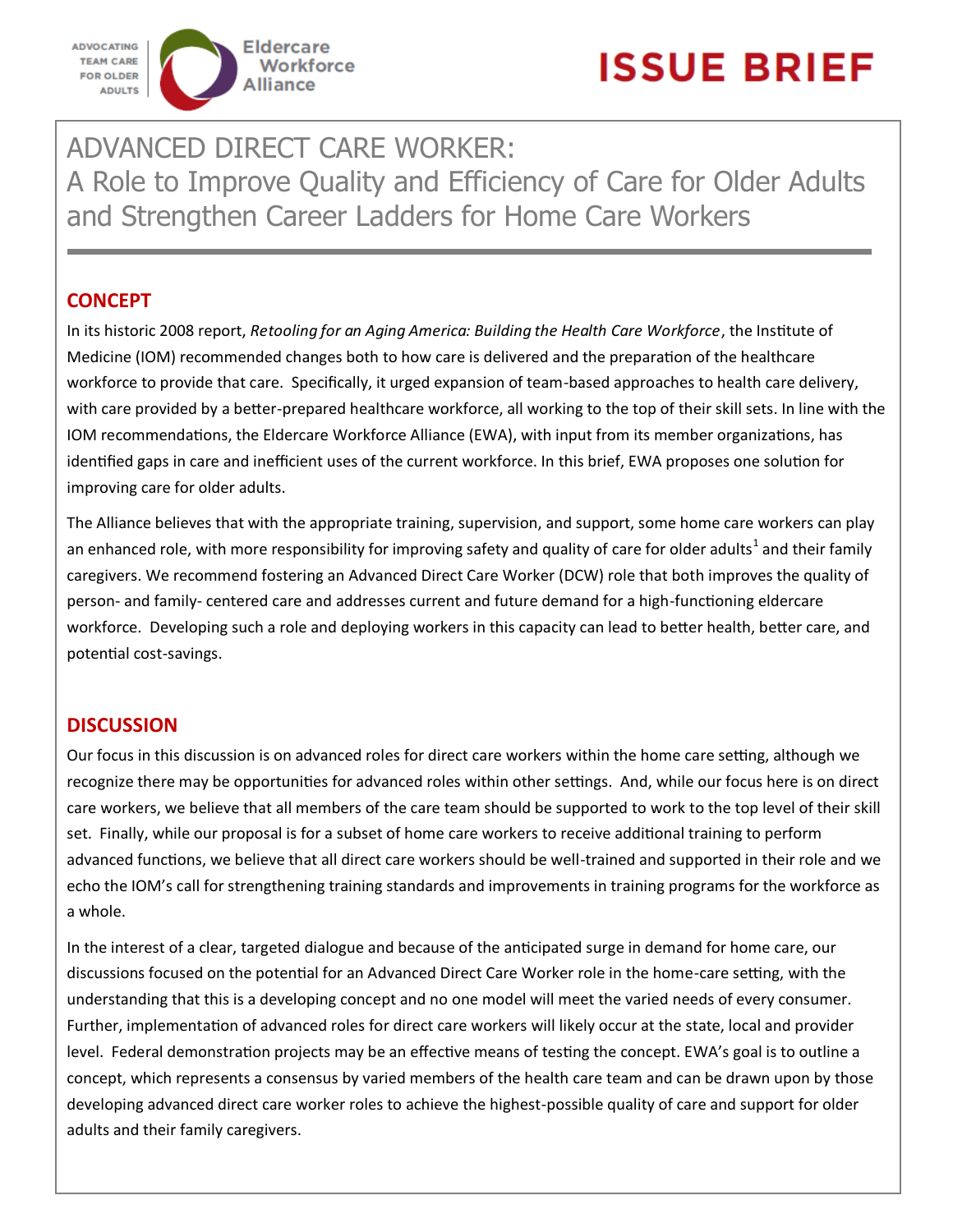## **NEED**

Every 8 seconds, a person turns 65 in our country; that's more than 10,000 people a day. Within twenty years, 1 in 5 Americans will be over 65 and by 2050 an unprecedented number - 19 million - will be over 85 years old.<sup>2</sup> Trends suggest these individuals will want to age in place. Most of these individuals will have one or more chronic conditions potentially increasing hospitalization rates - that requires skilled care. Currently, direct care workers provide an estimated 75 percent of the paid hands-on care. However, if no action is taken to stabilize the eldercare workforce, vacancies and will only become more acute in the future as the need for services and supports increases.

One solution is to allow all health care providers to provide services to the full extent of their current knowledge, training, experience, and skills where evidence indicates services can be provided safely and effectively. The proposed Advanced Direct Care Worker role calls for expanding roles for home care workers commensurate with their demonstrated competency to take on additional responsibilities. Indicators of competency could include the amount of time on the job, successful completion of certain classes, level of education achieved, evaluations from individuals and families served, and evaluations by agency supervisors.

Wages would be commensurate to the Advanced Direct Care Worker's training and experience and higher than those of current direct care workers, creating an incentive to remain in this field. By creating a meaningful career ladder for home care workers who wish to advance within their field, we will be better able to attract and retain a quality workforce, potentially keeping experienced workers in the field. This can help to create a home care workforce able to provide supports and services that improve quality and continuity of care for the consumer while reducing burdens on family caregivers.

## **METHODS & BACKGROUND**

Between November 2010 and June 2013, the Eldercare Workforce Alliance convened a series of roundtable discussions to explore the perspectives of various members of the interdisciplinary care team with regard to advanced roles for direct care workers. With support and input from member organizations, EWA conducted in-person roundtable discussions with representatives from the direct care, nursing, social work, and physician workforces. Through an online survey, family caregivers identified areas of needed support, which helped to identify potential Advanced Direct Care Worker roles. A summary of the findings specific to these roundtable discussions and survey can be found in the addendum (Appendix B).

In the interest of a clear, targeted dialogue and because of the anticipated surge in demand for home care, our discussions focused on the potential for an Advanced Direct Care Worker role in the home-care setting, with the understanding that this is a developing concept and no one model will meet the varied needs of every consumer. Further, implementation of advanced roles for direct care workers will likely occur at the state, local and provider level. EWA's goal is to outline a concept, which represents a consensus among varied members of the health care team, that can be drawn upon by those developing advanced direct care worker roles to achieve the highest-possible quality of care and support for older adults and their family caregivers.

Finally, the development of advanced roles for some direct care workers does not negate the essential role of traditional home health aides, home care workers, and personal care attendants, and of the invaluable supports they provide. Nor does it negate the ongoing need for nurses and social workers and the important roles that they play in home care service delivery and care coordination. The Advanced Direct Care Worker concept is intended for the segment of direct care workers who have the experience, knowledge, and training, demonstrated competency, aptitude, and desire to take on more advanced roles. For a growing number of older adults who wish to age in homeand community- based settings, advanced care will be needed and can benefit their quality of life.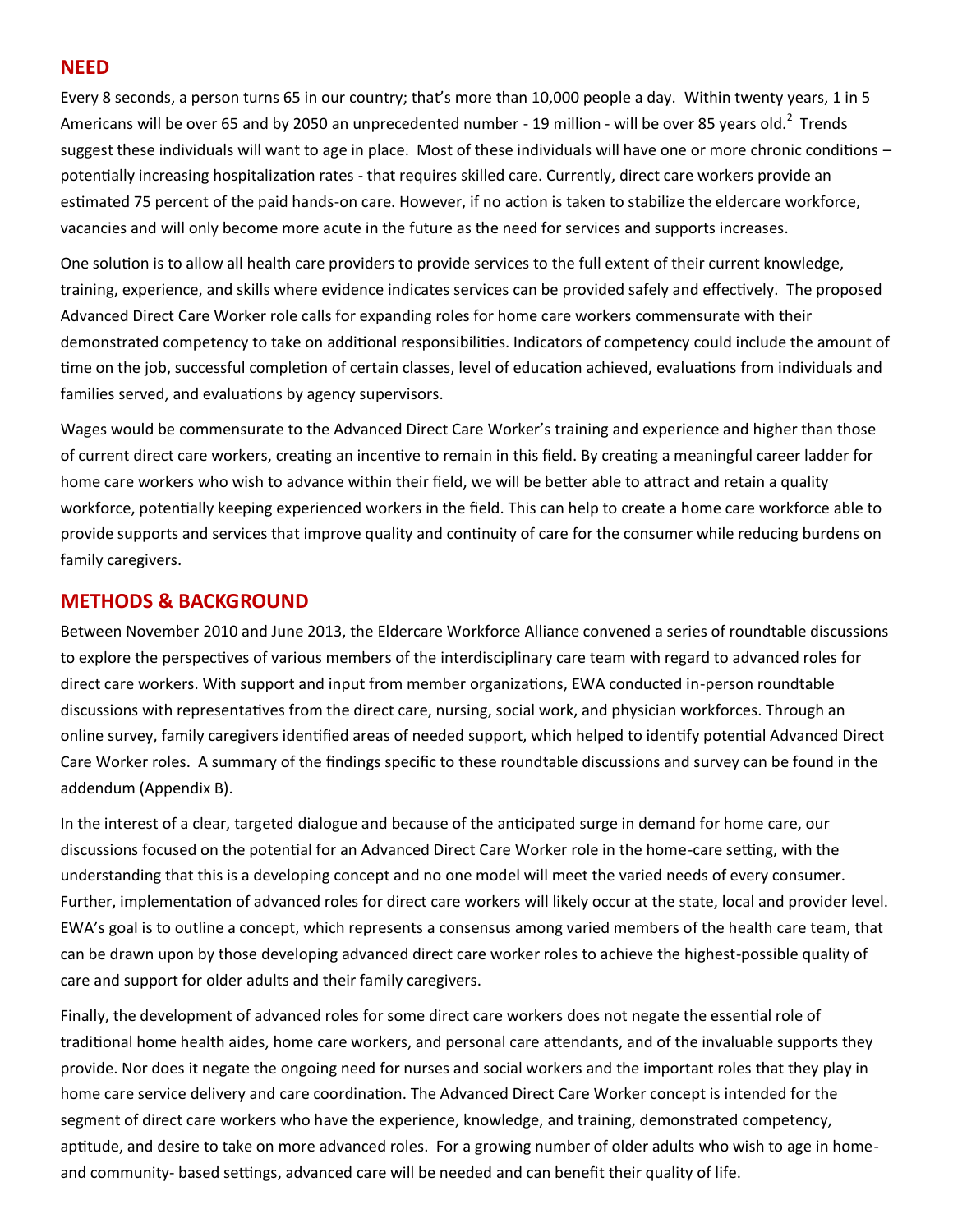# **FINDINGS**

Points of consensus stemming from the roundtable discussions and survey input are as follows:

**Need for Improved Respect, Engagement and Training for All Direct Care Workers:** All direct care workers should be recognized as integral members of the care team with valuable and unique information to contribute. Workforce development strategies that ensure all direct care workers receive high-quality, comprehensive training, supervision, and support will enhance direct care workers' effectiveness within the interdisciplinary team and will maximize the biopsychosocial well-being of older adults and family caregivers. Direct care workers play an important role in interdisciplinary team work, contributing first-hand information and hands-on experience.

**Training:** One key to successful implementation of advanced roles for direct care workers is support from the interdisciplinary care team and demonstrated competency to meet the responsibilities of an advanced role. For Advanced Direct Care Workers working with older adults, training specific to geriatric syndromes and unique needs and symptoms of older adults is necessary for this role to effectively improve outcomes. Additionally, training for the advanced direct care worker in effectively communicating with the interdisciplinary care team, the consumer and family members - as well as for the team members in communicating with the advanced direct care worker - is essential.

Due to the evolving development of this concept, EWA does not currently recommend a specific number of training hours to be required for an Advanced Direct Care Worker role. Rather, we emphasize more generally that an expanded role should be commensurate with demonstrated competency to take on additional responsibilities. This will be essential for realizing the full potential of advanced roles for direct care workers. Training should exceed levels required for current direct care workers and address cultural diversity, person-centered care, advanced illness and palliative care, communication, disease education and interventions, and competency in skills needed for the role. It may be advisable to require demonstrated competency for Advanced Direct Care and to require continuing education for certification renewal.

**Support and Supervision**: Ongoing support and appropriate levels of supervision (and/or oversight) for advanced direct care workers is important in achieving the desired health and quality outcomes, strengthening the workforce, and reducing liability. Oversight should be provided by the most appropriate person or interdisciplinary care team member, with consideration given to program purpose, design, and when applicable, level of consumer direction. In many cases this could be a registered nurse or social worker. Current efforts, such as nurse delegation models could mean an expanded supervisory role for registered nurses.

**Observe, Record, Report:** An Advanced Direct Care Worker can fill crucial gaps in care. Because of their regular inperson interaction with consumers, often over an extended period of time, all home care workers are in a unique position to identify shifts in consumers' health. With additional training in particular illnesses and conditions, and with the consent of the consumer, an Advanced Direct Care Worker can observe, record, and report changes in consumer status or function to the appropriate team member. Early detection of these changes can be key to discovering or treating geriatric syndromes, chronic disease, cognitive changes, and complications. Recognizing changes in mobility, appetite, fluid intake, weight, skin color or condition, activity, mood, energy, and communication, and then reporting the information to the other team members can better meet the medical and social needs of the consumer. Such detection and communication could also help to prevent avoidable hospitalizations, readmissions, or institutionalization. Advanced roles, combined with technology and tele-health services, could be especially beneficial to consumers living in rural areas.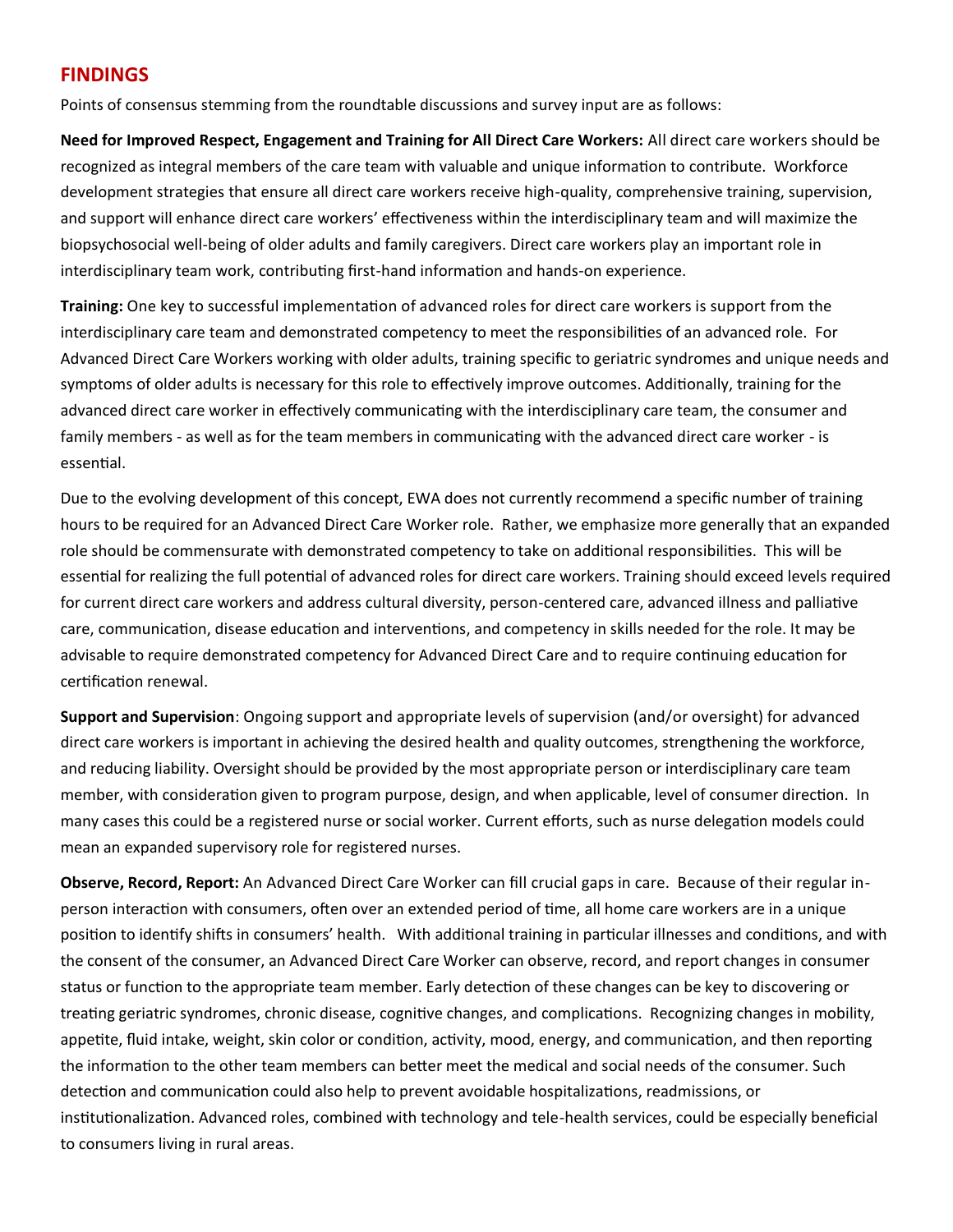**Assist with Tasks:** Increasingly, family caregivers and some home care workers are being asked to perform medical and nursing tasks, often with minimal or no training.<sup>3</sup> An Advanced Direct Care Worker could be provided additional training in order to safely assist with more advanced tasks and provide individualized, hands-on support and guidance to family caregivers. Subject to state scope of practice laws and contingent upon appropriate training and demonstrated competency, tasks performed by an Advanced Direct Care Worker could include: inserting, removing, and maintaining catheters; overseeing nebulizer treatments; administering enemas and suppositories; assisting with minor cuts, abrasions, and wound care; taking readings and measurements, such as those from a pulse oximeter; monitoring insulin levels, including performing finger sticks; and supporting pain management. Tasks and procedures should be supervised by a registered nurse or other member of the interdisciplinary care team. With training, supervision, and demonstrated competency, Advanced Direct Care Workers could perform many of the tasks currently performed by family members or consumers.

While restrictions differ from state to state, an Advanced Direct Care Worker could help support medication adherence by helping to monitor and/or administer medications, potentially including injectable, topical, oral, and suppositories. Appropriate training could include the recognition of side effects, knowledge of negative drug interactions, and the reporting of individuals' and families' medication-related concerns.

Generally speaking, many states will permit family members to be trained to perform health maintenance tasks, but will not allow paid direct care workers to be taught to perform them. Thus, family caregivers may have to rush home from work at lunchtime to administer medication or a tube feeding that direct care workers are prohibited from administering. Hiring a nurse to perform these routine procedures, typically performed several times a day, is not feasible nor efficient. Therefore, allowing nurses to train and delegate these tasks to advanced direct care workers could ease the burden on family caregivers.

**Provide Health Information & Resources:** Communication among interdisciplinary team members, including health care professionals, consumers, and their family caregivers, is vital to quality care. An Advanced Direct Care Worker could enhance channels of communication by serving as a link for consumers and family members to the other team members and by helping individuals and family members to navigate the health care system, when it is their wish and with their consent. With support from other members of the care team, an Advanced Direct Care Worker could educate consumers and their family caregivers on particular health conditions, share information on community resources and supportive services, navigate health coverage and schedule appointments, and when desired, advocate for the consumer and provide emotional support.

Additionally, the Advanced Direct Care Worker could serve as a significant resource by helping to provide continuity through care transitions across settings. By communicating with the interdisciplinary team and identifying and reporting status changes, the Advanced Direct Care Worker can help prevent avoidable hospitalizations or miscommunication. To address privacy concerns, it should be clear to the consumer what information would be shared with other members of the care team, and occur only with their consent.

Promoting healthy practices, through nutrition and dietary planning, physical activity, oral health and hygiene, vaccination, and disease and health self-management, can also be valuable roles for the Advanced Direct Care Worker to play. Additionally, assisting individuals with doing exercises, such as range of motion activities prescribed by a physical or occupational therapist or physician, could improve health outcomes and quality of life. Such health promotion and behavioral management can be especially beneficial for: management of diabetes, heart disease, and mental health conditions; prevention of pneumonia, flu, and falls; and maintenance of general mobility and socialization.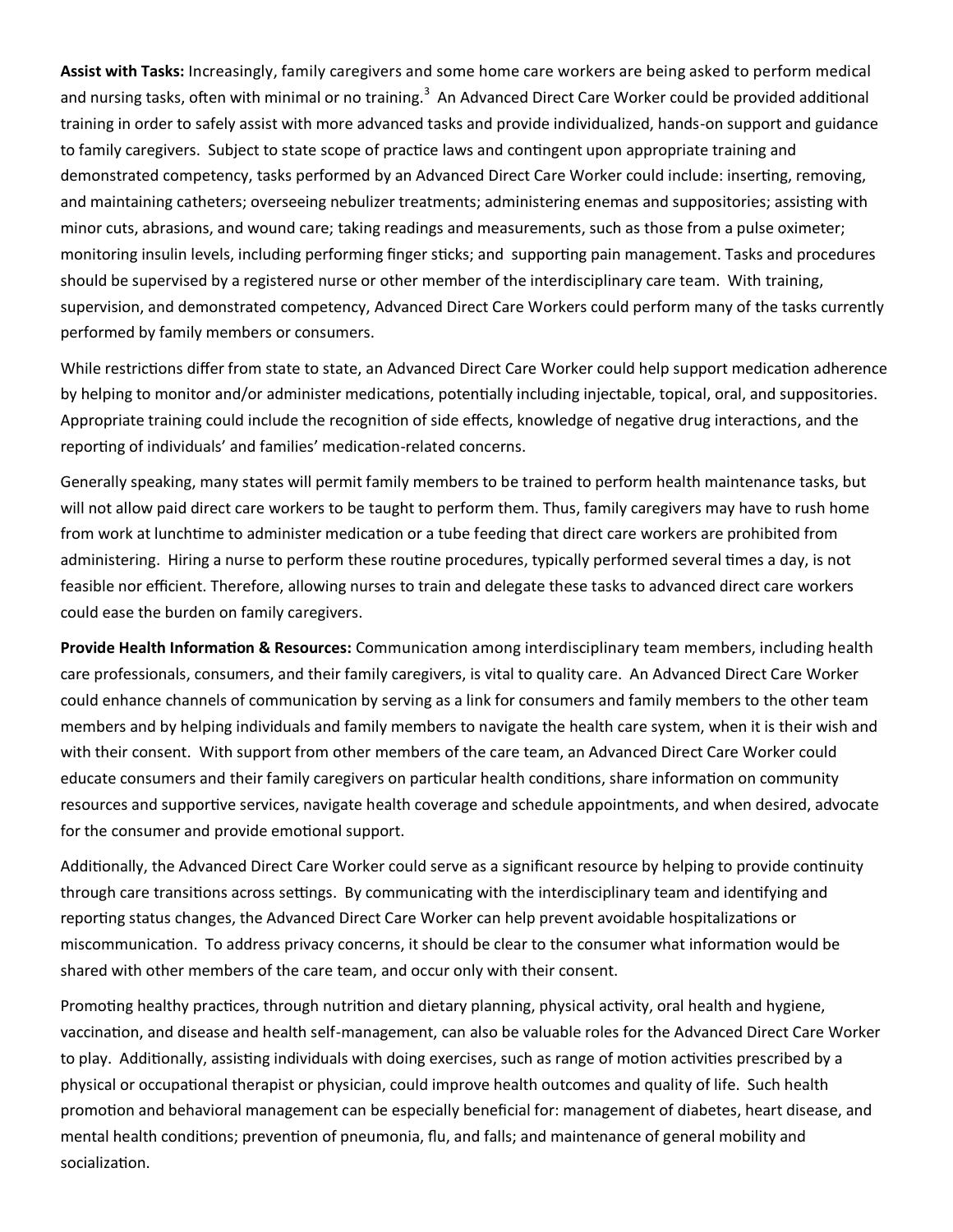**Condition-Specific Roles:** While any direct care worker should be trained to recognize and report signs of mental health issues, advanced illness and palliative care needs, and early signs of dementia, an Advanced Direct Care Worker with specific skills could significantly improve quality for individuals with these specific needs. For example, an Advanced Direct Care Worker specializing in advanced illness and palliative care can support the individual's advance directives, support a pain management plan, and support individuals and their families. The same is true for Alzheimer's and dementia care, for which an Advanced Direct Care Worker could learn to recognize and defuse behavioral symptoms of distress, reduce triggers for agitation or confusion, stimulate the individual through nonmedical engagement, and support families. While maintaining a whole-person approach, an Advanced Direct Care Worker with condition-specific training could provide critical guidance and expertise within the care team, enhancing the quality of care provided.

## **CONCLUSION**

At this point, demonstration projects should be created to test the viability and functionality of Advanced Direct Care Worker roles. Quality care for older adults, now and in the future, depends upon the quality of the workforce providing that care, as well as other factors. In order to achieve our goals of better care and lower cost, it is essential to raise the skill level, especially with respect to geriatrics and gerontology, of all healthcare providers. The future cost and quality of healthcare will be determined in part by whether we have a well-trained, coordinated workforce. An Advanced Direct Care Worker has the potential to help meet the needs of our bourgeoning older adult population by providing person- and family- centered care effectively and efficiently.

**ADVOCATING TEAM CARE FOR OLDER ADULTS** 



WEBSITE: WWW.eldercareworkforce.org FACEBOOK: www.facebook.com/eldercarealliance TWITTER: eldercareteam The Eldercare Workforce Alliance is a project of The Advocacy Fund

*The positions of the Eldercare Workforce Alliance reflect a consensus of 75 percent or more of its members. Statements reflect the consensus of the Alliance and do not necessarily represent the position of individual Alliance member organizations.*

Published: September 2014

<sup>1</sup> Older adults, within this paper, are also referred to as "consumers" as well as "person" within the phrase "person-and family-centered care." <sup>2</sup> IOM (Institute of Medicine). 2008. Retooling for an aging America: Building the health care workforce. Washington, DC: The National Academies Press.

<sup>3</sup> AARP and United Hospital Fund, Home Alone: Family Caregivers Providing Complex Chronic Care, October 2012 [http://www.aarp.org/home](http://www.aarp.org/home-family/caregiving/info-10-2012/home-alone-family-caregivers-providing-complex-chronic-care.html)[family/caregiving/info](http://www.aarp.org/home-family/caregiving/info-10-2012/home-alone-family-caregivers-providing-complex-chronic-care.html)-10-2012/home-alone-family-caregivers-providing-complex-chronic-care.html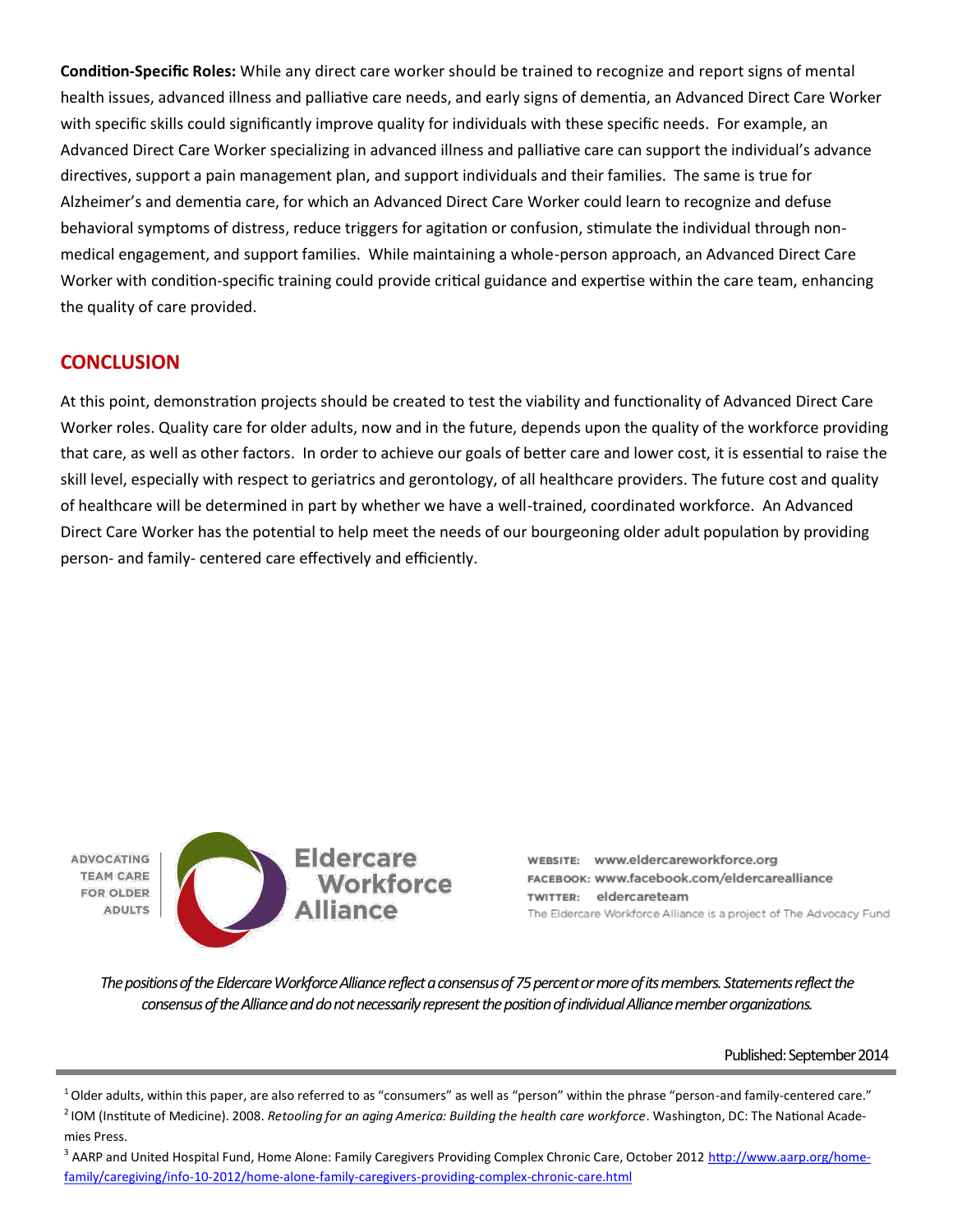# Appendix A\*

## **Identifying Gaps in Care**

Meeting the care needs of an individual with a chronic condition demands cooperation between all members of the interdisciplinary care team. Older adults with conditions such as dementia, diabetes, and hypertension may be able to enjoy better health, greater autonomy and remain in their homes longer if current gaps in care were filled. Training some current direct care workers to assist consumers and their family caregivers with these best practices could ensure that all members of the care team work at the top of their skill set to provide the highest possible quality care.

#### **Examples of Gaps in Chronic Care**

The management of a chronic disease or multiple chronic conditions depends heavily on the routine administration of basic procedures and constant monitoring to ensure adherence to set protocols. Diabetes, for example, is a chronic disease most commonly diagnosed in individuals over the age of 65.<sup>i</sup> This population requires considerably more oversight in healthcare, due to the effects of advanced age and compounding co-morbidities. Therefore, many people with diabetes are incapable of adequately caring for their condition, which requires daily (or more frequent) blood sugar tests, diet adjustments, and medication management.

Much diabetes care occurs in the home. However, some individuals struggle with adherence to a care plan, particularly if they are overwhelmed by a complicated medication schedule, or struggle with blood sugar testing. Daily selfmonitoring of blood glucose (SMBG) is reported by only 39% of individuals who use insulin, and only 5% of individuals who are being treated with oral medications.<sup>ii</sup> Failure to regularly monitor blood sugar or take medication as directed often contributes to a complication called diabetic ketoacidosis (DKA) that results from a shortage of insulin. More than 110,000 annual emergency department admissions are attributed to DKA. $^{\text{iii}}$ 

Similarly, hypertension is a condition that demands vigilant monitoring and consistent adherence to a care plan. Complications from hypertension are the leading reason for physician office visits in the US.<sup>iv</sup> Older adults with hypertension are the most likely to experience uncontrolled blood pressure than any other group; the largest relative risk and attributable risk of uncontrolled hypertension were associated with individuals age 65 and older. However, high rates of uncontrolled blood pressure are continually seen in people who have health insurance, but may lack the ability to monitor their blood pressure regularly. $v$ 

Dementia is a condition that affects an individual's ability to care for themselves and maintain their safety. Much of the care that those living with dementia require is non-medical in nature, since these individuals often struggle with activities of daily living, personal safety, and medication management. Individuals with dementia suffer from memory loss and confusion, which may lead them to express their needs through behaviors since they may not be able to tell you what is wrong. For instance, a person living with dementia and in pain might lash out since s/he cannot tell you what is wrong. In a recent study of two managed care plans, full compliance with recommended care processes for dementia was achieved only 35% of the time.<sup>vi</sup> More critically, poor adherence to recommended care processes is associated with higher rates of elder abuse, depression, and inappropriate use of psychoactive medication for those living with dementia.<sup>vii</sup>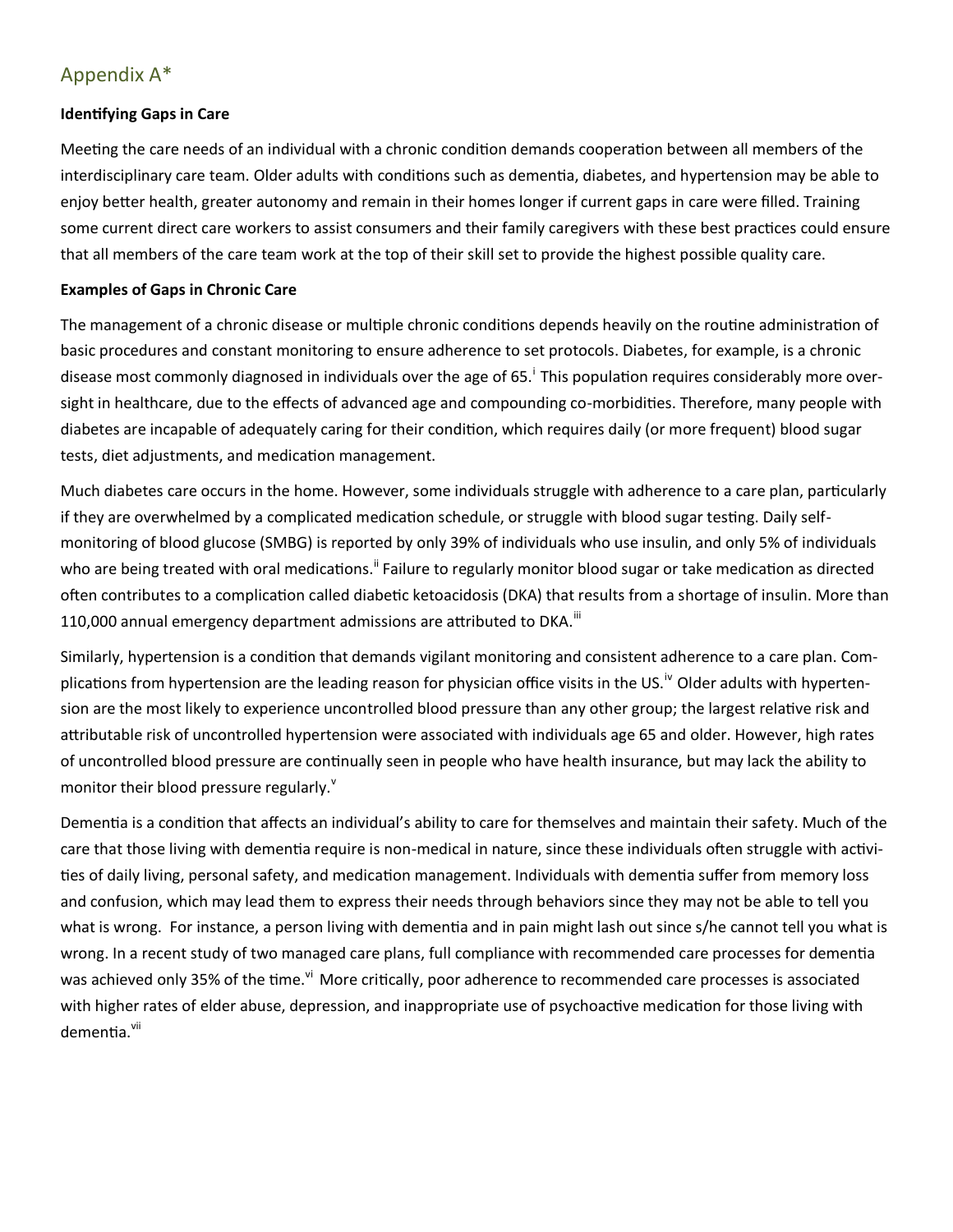<sup>i</sup> McBean M, Li S, Gilbertson D, Collins A. Differences in Diabetes Prevalence, Incidence, and Mortality Among the Elderly of Four Racial/Ethnic Groups: Whites, Blacks, Hispanics, and Asians. *Diabetes Care.* 2004; 27: 2317-2324.

ii Harris MI. Frequency of blood glucose monitoring in relation to glycemic control in patients with type 2 diabetes. *Diabetes Care.* 2001; 24: 979-982.

iii Mc Naughton CD, Self WH, Slovis, C. Diabetes in the Emergency Department: Acute Care of Diabetes Patients. *Clinical Diabetes.* 2011; 29(2): 51.

iv Hyman DJ, Pavlik VN. Characteristics of Patients with Uncontrolled Hypertension in the United States. *The New England Journal of Medicine*. 2001; 345: 479-486.

 $v$ Ibid.

vi Reuben D, Levin J, Wenger N. Closing the dementia care gap: can referral to Alzheimer's Association chapters help? *Alzheimer's & Dementia: The Journal of the Alzheimer's Association.* 2009; 5(6): 498-502.

vii Vickrey BG, Mittman BS, Connor KI, et al. The Effect of a Disease Management Intervention on Outcomes of Dementia Care. *The Annals of Internal Medicine*. 2006; 145(10):713-726.

*Special thanks to Stephanie Parver for her work on Appendix A.*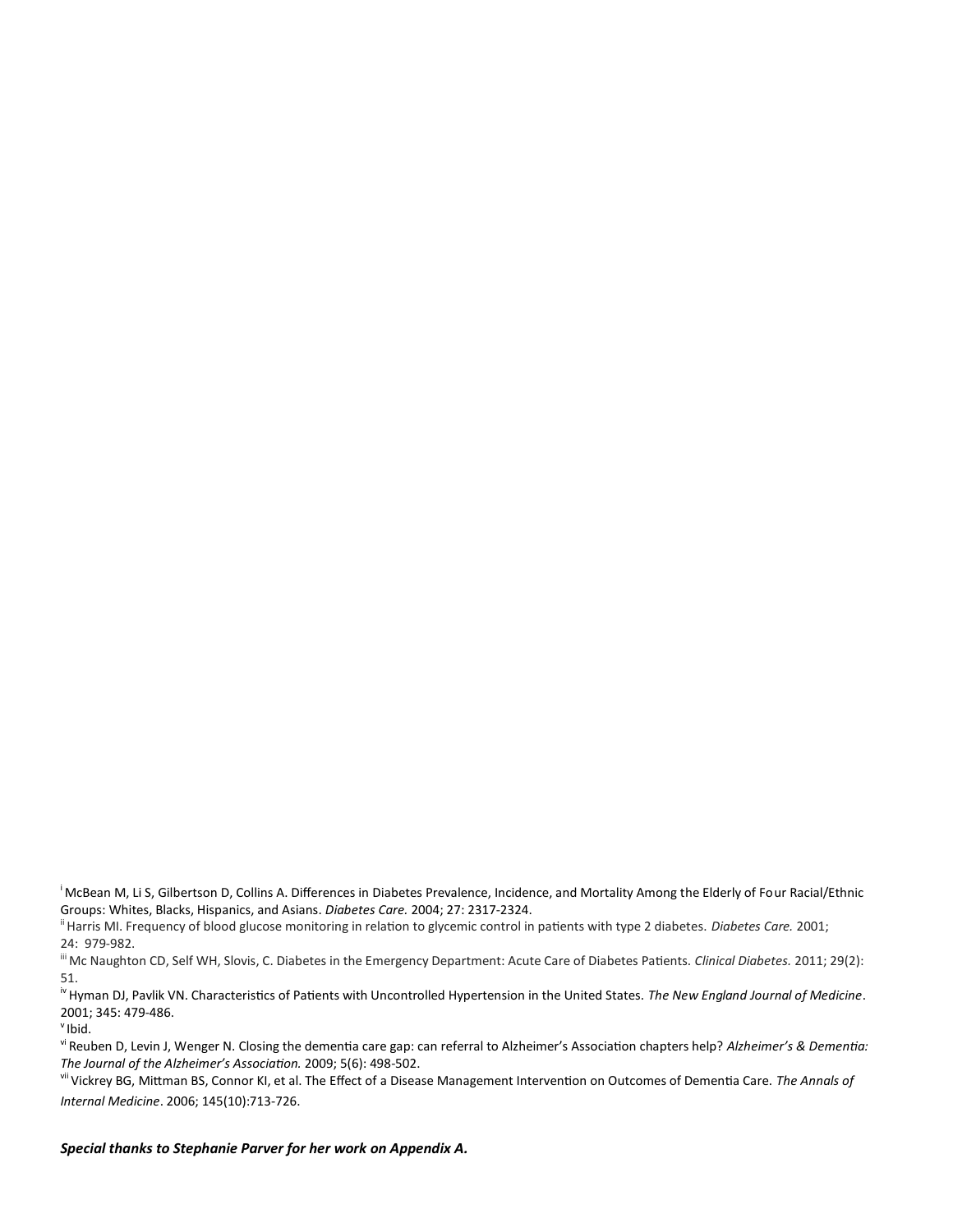# Appendix B **SUMMARY OF ADVANCED DIRECT CARE WORKER ROUNDTABLES**

## **DIRECT CARE WORKERS**

- The majority of participants are asked to perform tasks beyond their job description and the care plan, although they generally lack specific authorization and formal training to do so.
- Many participants assume the role of advocate for consumers who don't have family members available to offer information and emotional support.
- The majority indicated an interest in advanced training in order to take on additional tasks. Priority training areas are: medication knowledge and management; health information and chronic disease, particularly specific illnesses, such as Alzheimer's or diabetes; mental health; and use of technology to improve consumer care, including care from a distance.
- All agree on the importance of direct care workers being involved in the care team decision-making processes; but some feel ignored or discounted by other team members and want improved communication within the care team.
- Overall, the participants indicate support for an advanced care role. But any expansion of their responsibilities will require financial remuneration, additional training and respectful support from consumers, families and provider agencies.

## **NURSES**

- Roundtable participants agreed that direct care workers play an important role in providing care and that some home health aides have the potential for playing a more advanced role in care coordination models.
- With formal training, support and supervision, some home health workers could perform a number of more advanced tasks which would enhance the quality of care received by individuals, including: health information and advocacy; observing, recording, and reporting; and assisting with clinical tasks.
- Overall, the participants indicated support for an advanced role for some home health workers with supervision. But any expansion of their responsibilities will require additional training, support and supervision from other providers, financial support and infrastructure changes, as well as person-centered models.
- The group stressed the importance of ensuring that the advanced direct care worker role is examined from  $\bullet$ both the individual and family perspective and a quality and safety perspective.

## **SOCIAL WORKERS**

- Roundtable participants agreed that an advanced direct care worker could improve care either in a specialist role or a generalist role.
- With formal training and support, some home health workers could perform a number of more advanced tasks which would enhance the quality of care received by individuals, including: dementia care, culturally competent care, advanced illness and palliative care, health promotion, and other supports.
- Participants noted that the wage and benefit issues related to the direct care workforce field were social justice issues.
- They noted that challenges exist related to direct care worker participation within the team, financial constraints, and already heavy workloads.

## **PHYSICIANS**

- Roundtable participants agreed that an advanced direct care worker could improve quality of care, serving as a potentially promising asset to the interdisciplinary team.
- With formal training and support, some home health workers could perform a number of more advanced tasks which would enhance the quality of care received by individuals, including: care plan implementation; observing, recording, and reporting status changes; management of behavioral health issues; and performance of certain clinical care tasks such as pulse oximeter readings, monitoring of insulin, and medication administration.
- The group discussed direct care workers performing tasks that are being performed by family caregivers now.
- Participants noted that system fragmentation might pose a challenge to incorporating the direct care worker or Advanced Direct Care Worker within the team.
- They noted that challenges exist related to training costs, although effective curricula are being created; liability; and scope of practice.